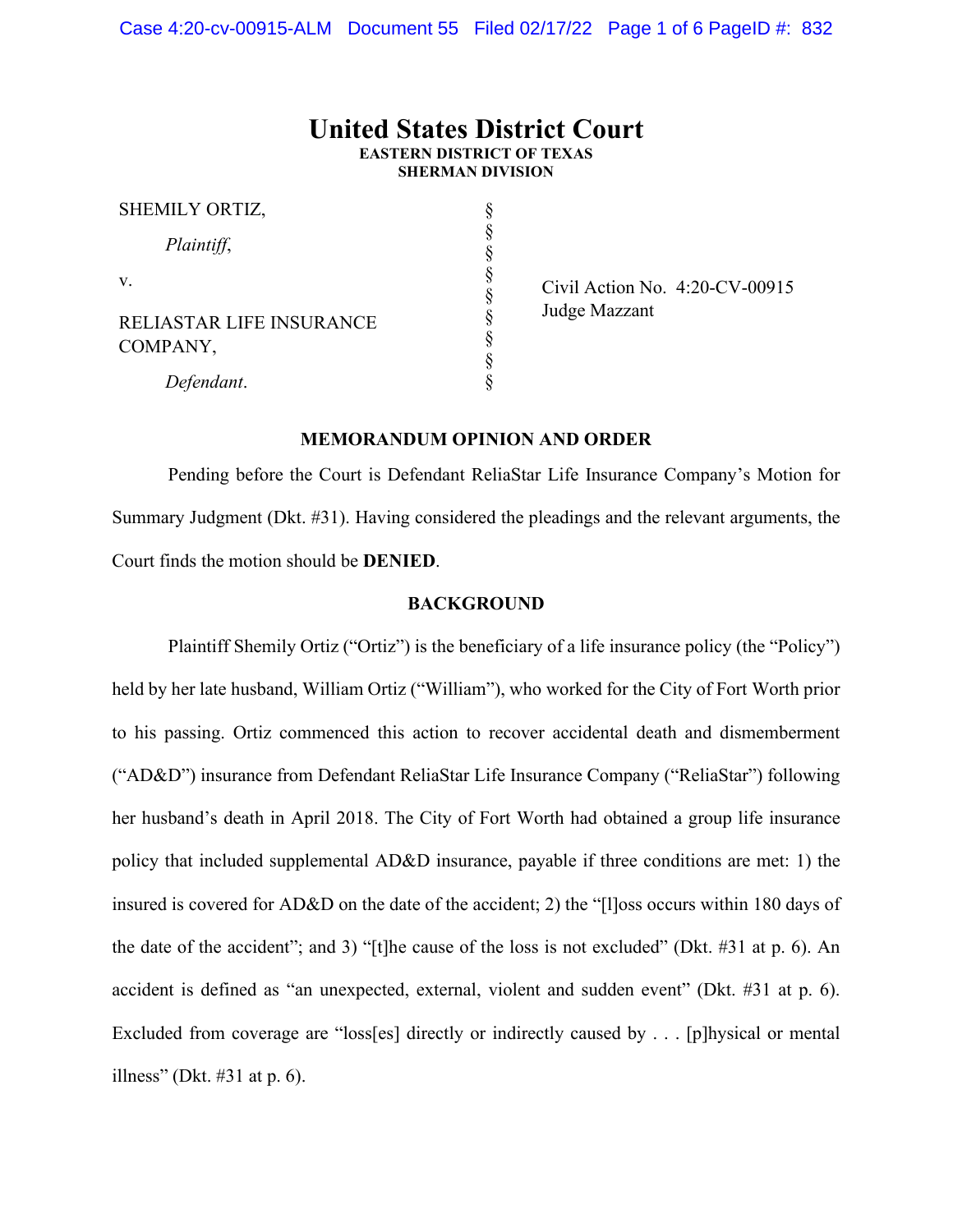#### Case 4:20-cv-00915-ALM Document 55 Filed 02/17/22 Page 2 of 6 PageID #: 833

William passed away on April 13, 2018—twenty days after he and his sons were rearended in their vehicle at a red light. The accident resulted in \$639.60 of damage to the vehicle. No first responders nor police were called to the scene. Further, at the time, William had asked his teenage sons to keep the news of the accident from their mother, Ortiz, to prevent her from becoming upset. That evening, William acted strangely while at home with his family. The next morning, March 25, 2018, William was taken to the emergency room by ambulance. Ortiz, unaware of the car accident, did not inform the emergency personnel of its occurrence. At some point after the Ortiz family had arrived at the hospital, hospital personnel questioned the family and learned about the car accident from the two sons. Ortiz first became aware of the accident at this time.

At the hospital, a CT scan revealed a subarachnoid hemorrhage ("SAH"), resulting in William's transfer to a different hospital for a greater level of care. There, a neurologist examined William, finding a ruptured aneurysm of an intracranial artery, for which the neurologist ordered an angiogram and embolization procedure that a diagnostic radiologist performed the following day. The radiologist's preoperative and postoperative diagnosis was "ruptured flow related aneurysm related to [arteriovenous malformation ('AVM')]" (Dkt. #31 at p. 8). It is now known that William was born with the defect AVM (Dkt. #31-1 at p. 5). William ultimately died from the SAH.

There is dispute as to how William's AVM affected his death. ReliaStar submits that a "ruptured aneurysm—an abnormal anatomical structured that is unrelated to a traumatic event caused the SAH from which [William] died" (Dkt. #38 at p. 4). Ortiz argues that "[t]here is no evidence that William died of any illness . . . [and] nowhere or anywhere is [AVM] suggested or proven to be an 'illness'" (Dkt. #31-1 at p. 5). Further, Ortiz contends that "even if an AVM is an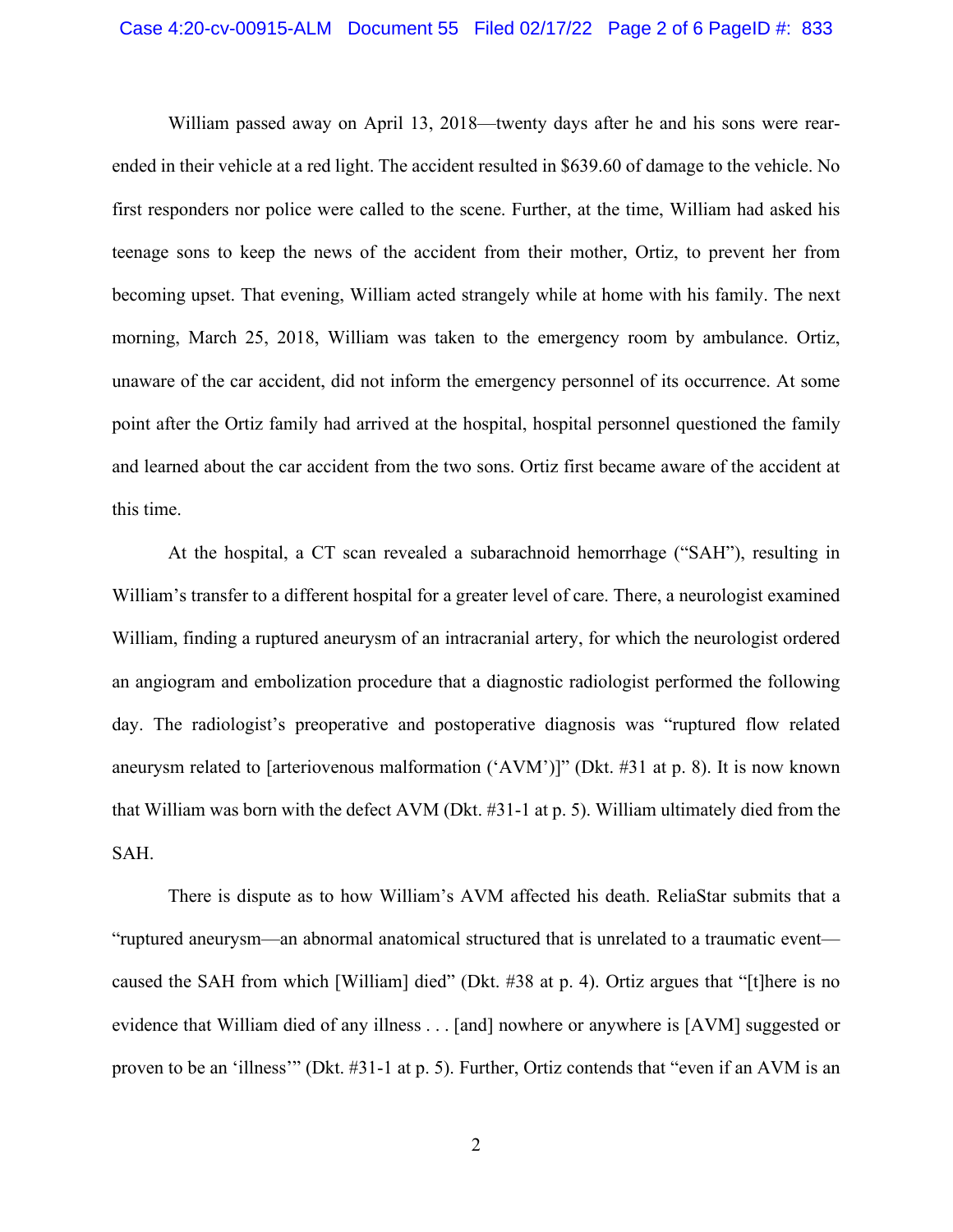'illness' [i]t has nothing to do with a[n] SAH caused by an auto accident" (Dkt. #31-1 at p. 5). Ortiz' expert, Dr. Meisamy, specifically asserts that "the car accident caused a catecholamine release which increased the pressure on the AVM, causing the aneurysm to rupture, and [led] to the SAH" (Dkt. #38 at p. 6). These arguments present the crux of the dispute in this motion and in the case as a whole.

Following his death, William's auto insurance company "paid policy limits related to the death of William as well as paid injury benefits to William's two sons" (Dkt. #38 at p. 5). After Ortiz submitted a Proof of Death, ReliaStar tendered the \$384,000 basic and supplemental life insurance and applicable interest. When Ortiz attempted to collect AD&D insurance, ReliaStar commenced an investigation, collecting William's "Death Certificate, medical records, and additional documents from [Ortiz], including documents regarding the car accident" (Dkt. #31 at p. 11). ReliaStar then informed Ortiz that it was denying her AD&D claim, advising that such benefits are payable only if the insured "dies as the result of a covered loss due to a covered accident" which excludes "loss directly or indirectly caused by physical illness" (Dkt. #31 at p. 11).

Ortiz brought the following claims against ReliaStar after it denied her AD&D claim: (1) breach of contract; (2) violation of Texas Insurance Code  $\S$ § 541.060(a)(1), 541.060(a)(2)(A), 541.060(a)(3), 541.060(a)(4), and 541.060(a)(7)); and violation of the Texas Prompt Payment of Claims Act § 542.058. ReliaStar filed the present Motion for Summary Judgment (Dkt. #31) on September [1](#page-2-0)7, 2021. Ortiz filed her response on October 14, 2021 (Dkt. #39).<sup>1</sup> ReliaStar filed its reply on October 13, 2021 (Dkt. #38).

<span id="page-2-0"></span><sup>&</sup>lt;sup>1</sup> Ortiz initially filed her response on October 6, 2021 but refiled with a corrected document on October 14, 2021.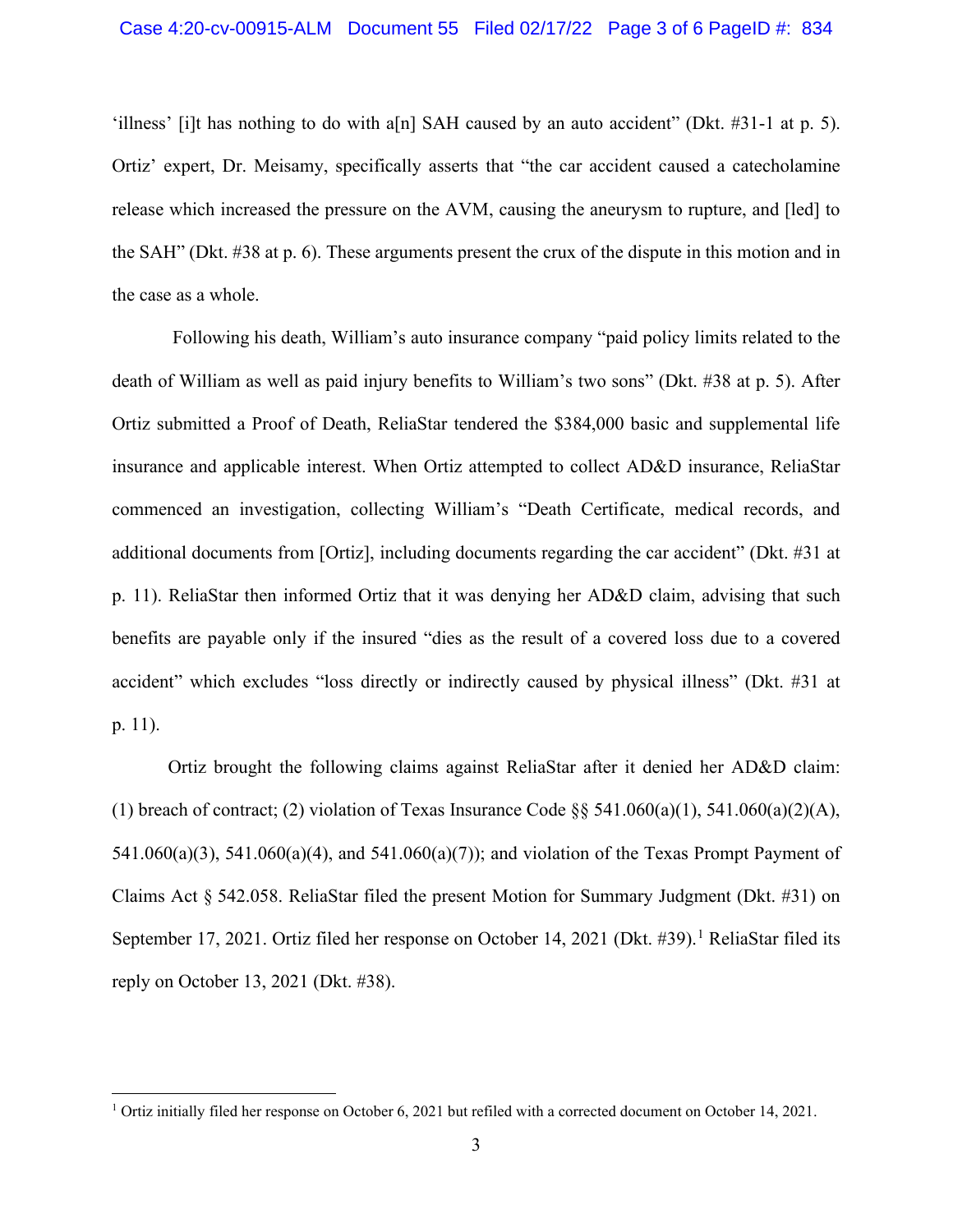## **LEGAL STANDARD**

The purpose of summary judgment is to isolate and dispose of factually unsupported claims or defenses. *Celotex Corp. v. Catrett*, 477 U.S. 317, 323–24 (1986). Summary judgment is proper under Rule 56(a) of the Federal Rules of Civil Procedure "if the movant shows that there is no genuine dispute as to any material fact and the movant is entitled to judgment as a matter of law." FED. R. CIV. P. 56(a). A dispute about a material fact is genuine when "the evidence is such that a reasonable jury could return a verdict for the nonmoving party." *Anderson v. Liberty Lobby Inc.*, 477 U.S. 242, 248 (1986). Substantive law identifies which facts are material. *Id.* The trial court "must resolve all reasonable doubts in favor of the party opposing the motion for summary judgment." *Casey Enters., Inc. v. Am. Hardware Mut. Ins. Co.*, 655 F.2d 598, 602 (5th Cir. 1981).

The party seeking summary judgment bears the initial burden of informing the court of its motion and identifying "depositions, documents, electronically stored information, affidavits or declarations, stipulations (including those made for purposes of the motion only), admissions, interrogatory answers, or other materials" that demonstrate the absence of a genuine issue of material fact. FED. R. CIV. P. 56(c)(1)(A); *Celotex*, 477 U.S. at 323. If the movant bears the burden of proof on a claim or defense for which it is moving for summary judgment, it must come forward with evidence that establishes "beyond peradventure all of the essential elements of the claim or defense." *Fontenot v. Upjohn Co.*, 780 F.2d 1190, 1194 (5th Cir. 1986). Where the nonmovant bearsthe burden of proof, the movant may discharge the burden by showing that there is an absence of evidence to support the nonmovant's case. *Celotex*, 477 U.S. at 325; *Byers v. Dall. Morning News, Inc.*, 209 F.3d 419, 424 (5th Cir. 2000).

Once the movant has carried its burden, the nonmovant must "respond to the motion for summary judgment by setting forth particular facts indicating there is a genuine issue for trial."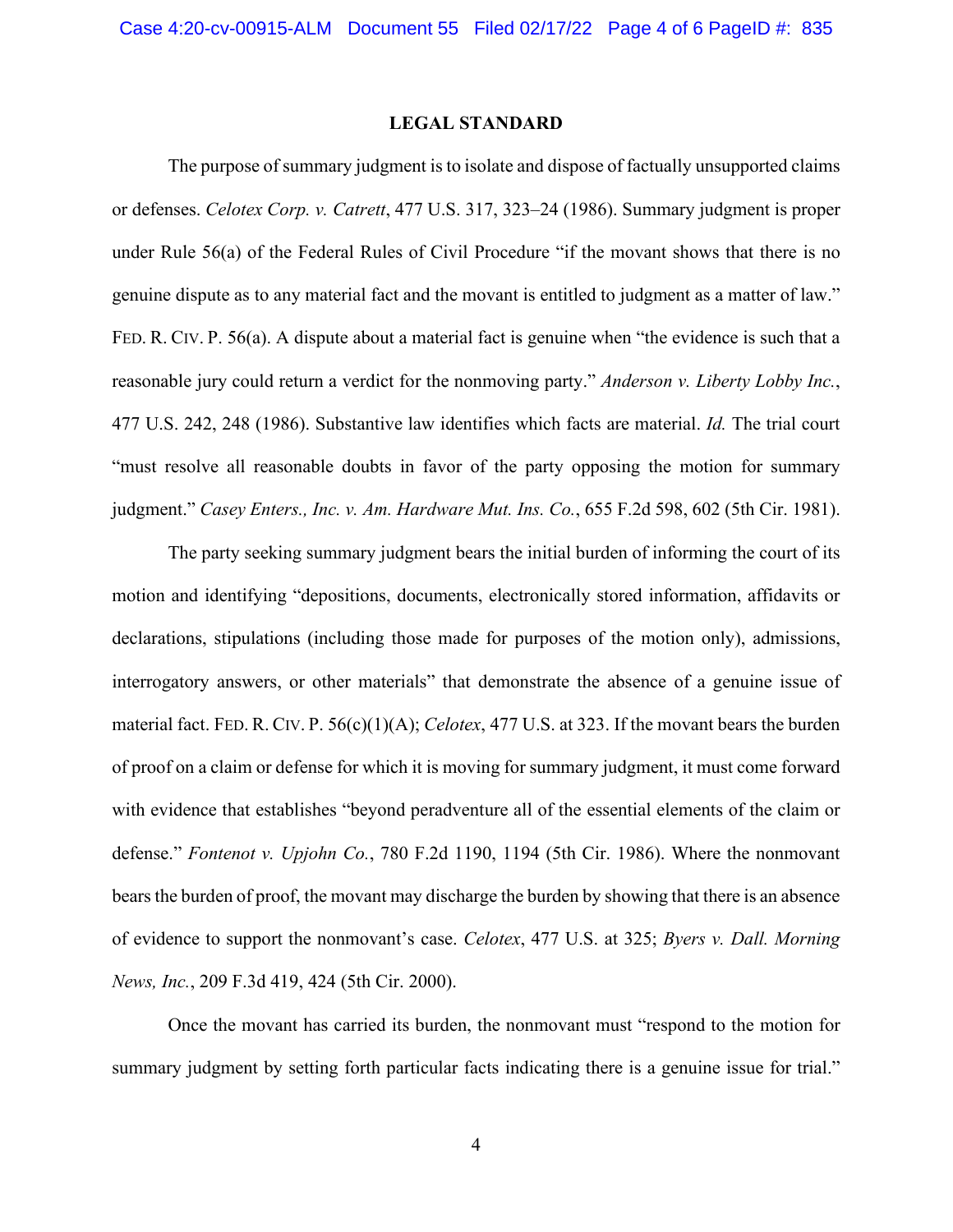*Byers*, 209 F.3d at 424 (citing *Anderson*, 477 U.S. at 248–49). A nonmovant must present affirmative evidence to defeat a properly supported motion for summary judgment. *Anderson*, 477 U.S. at 257. Mere denials of material facts, unsworn allegations, or arguments and assertions in briefs or legal memoranda will not suffice to carry this burden. Rather, the Court requires "significant probative evidence" from the nonmovant to dismiss a request for summary judgment. *In re Mun. Bond Reporting Antitrust Litig.*, 672 F.2d 436, 440 (5th Cir. 1982) (quoting *Ferguson v. Nat'l Broad. Co.*, 584 F.2d 111, 114 (5th Cir. 1978)). The Court must consider all of the evidence but "refrain from making any credibility determinations or weighing the evidence." *Turner v. Baylor Richardson Med. Ctr.*, 476 F.3d 337, 343 (5th Cir. 2007).

#### **ANALYSIS**

ReliaStar seeks summary judgment because it claims Ortiz has not and cannot meet her burden of showing that William's death was an "accident" that is payable under the Policy. Accordingly, ReliaStar argues it is not, as a matter of law, liable to her under any of the causes of action she brings. Ortiz submits there are genuine disputes as to material facts that a jury must decide. Specifically, Ortiz expects Dr. Meisamy to explain the lack of medical bills referring to William's trauma, discuss the details of an AVM, and testify that the symptoms William exhibited immediately following the accident are symptoms associated with an SAH. Such evidence, she claims, should be left for the jury to hear and weigh because it contradicts ReliaStar's evidentiary assertions.

"For a claim to be accepted under the terms of the ReliaStar [P]olicy, two requirements must be met. First, the death must be an accident and, second, the cause of the loss must not be excluded." *Stewart v. ReliaStar Life Ins. Co.*, No. SA-10-CA-959-H, 2012 WL 13029517, at \*2 (W.D. Tex. Feb. 6, 2012). The parties submit conflicting factual evidence regarding the causation